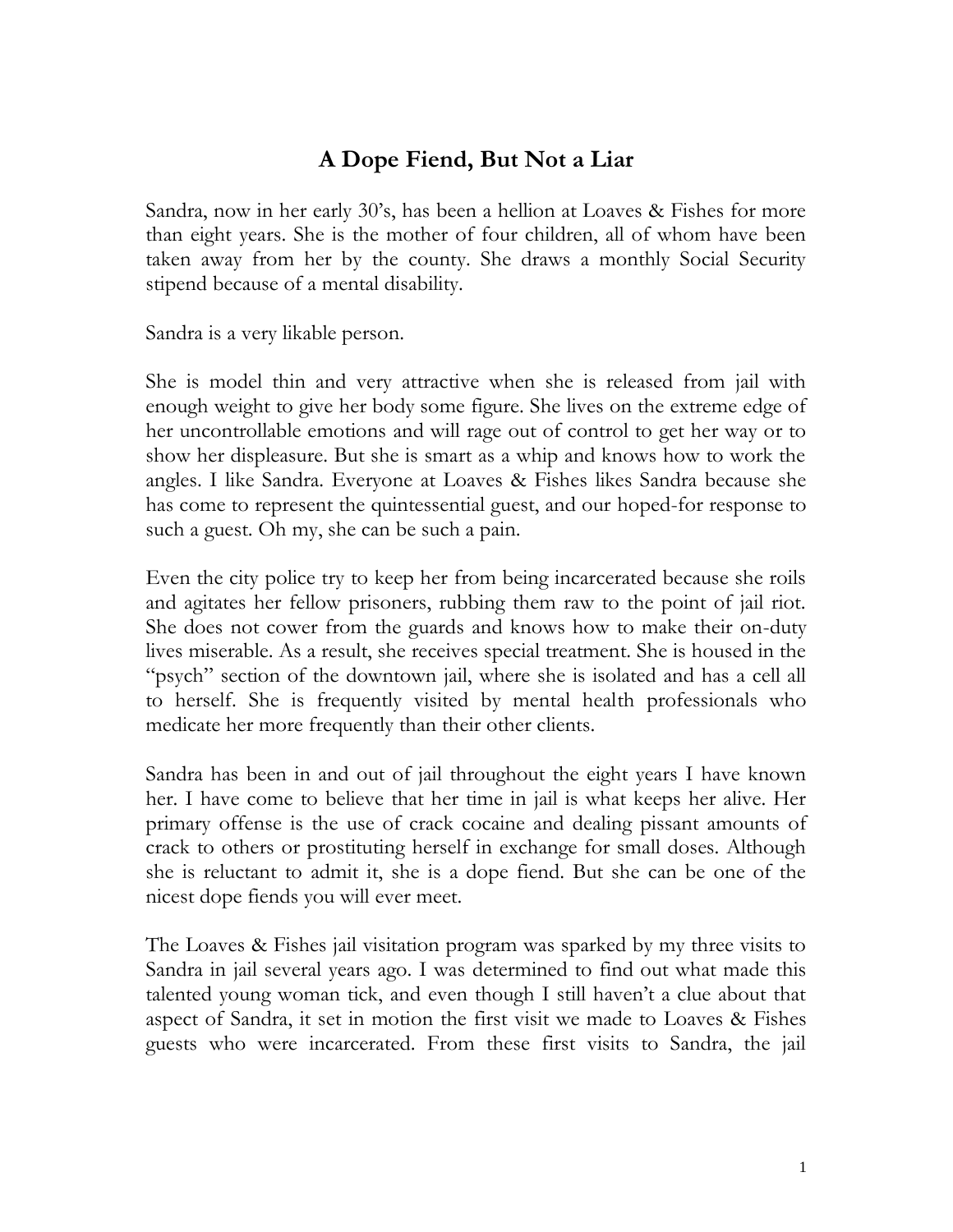visitation program has grown to be a major part of our mission of feeding the hungry and sheltering the homeless in Sacramento.

The only success I've had in controlling Sandra's temper tantrums is to experiment with the yellow card system. The staff member who serves as Sandra's payee and budgets her monthly check is instructed not to speak to Sandra if she begins to rant and rave, but instead to pull a yellow card out of the drawer and put in on the counter. This gives a nonverbal, nonconfrontational signal to Sandra that unless she calms down, the conversation will be terminated. For some reason, this strategy actually works.

My own judgment is that because of her rages, crack use, and her periodic jail time, Sandra is slowing down. And if she doesn't end up slain on the street, she will calm down and lead a more normal and satisfying life.

The last time Sandra was in jail, she wrote me a letter. I responded on the feast day of Martin Luther King, Jr.:

"Dear Sandra,

Thank you for thinking of me and taking the time to write a letter. I very much appreciate receiving it, and I have read it many times. Your letter was thoughtful, well written, and above all, honest. As you say, you might be a dope fiend, but you are not a liar. You tell the truth, and the truth shall make you free.

I am sorry if you believe I am disappointed in you. How could I be disappointed in a person who tries and tries and tries again? And, you are so right! One day your trying will pay off for you, for your health, and for all those who care about you. You have so much to offer others, your honesty, your sense of humor, and your ability to hang in there. When I heard you had turned yourself in so that you could clean up your record, I said, "This woman is taking care of business. This woman wants to get things right. This woman wants to move on."

I hope that you will be released soon, but then again, you don't have to worry about being flooded out like the rest of us. So perhaps you had better wait